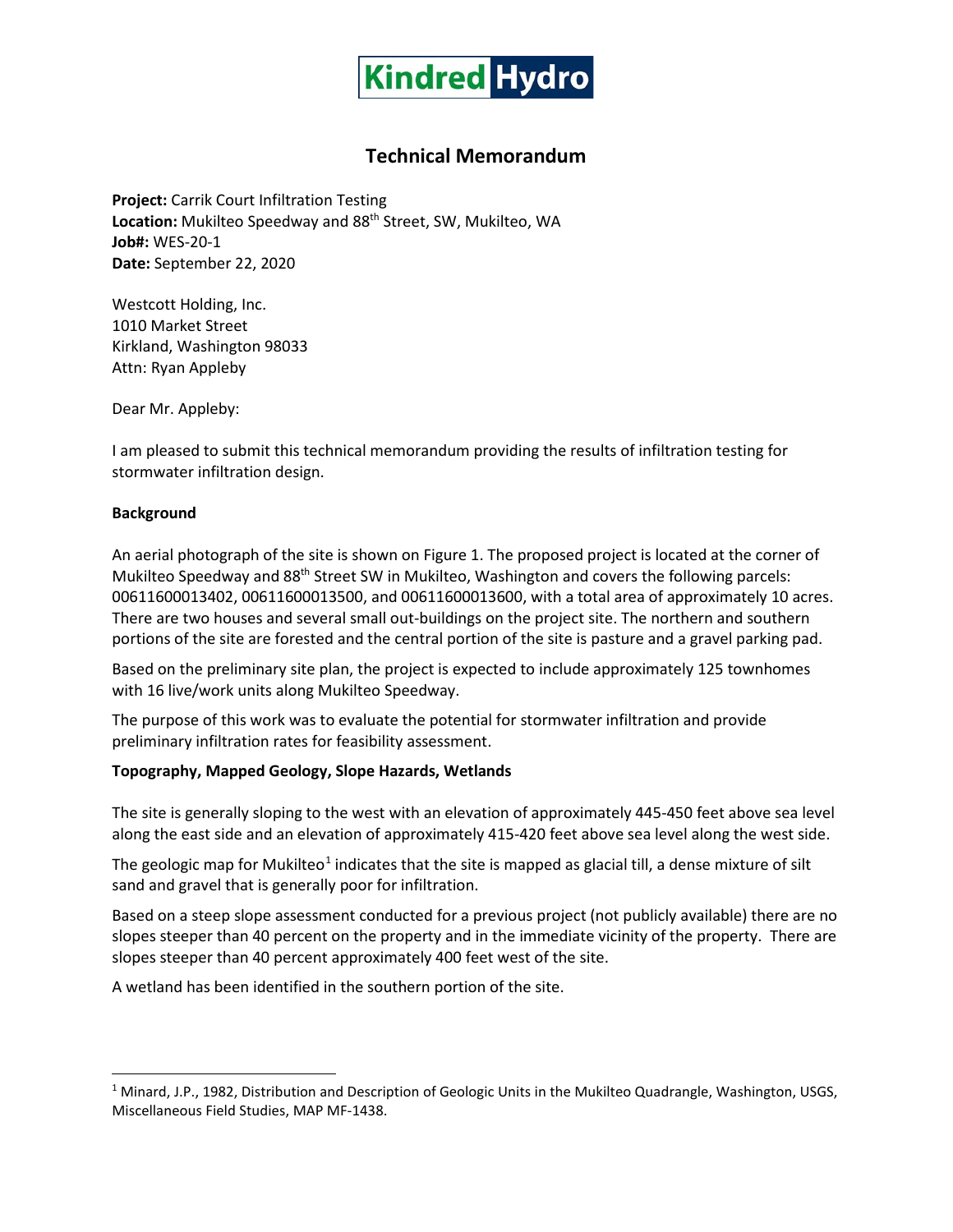

## **Borings and Testpit Explorations**

Earth Solutions NW, LLC conducted borings and test pit explorations on the site. Final results of this work are not yet available but preliminary results were reviewed for this infiltration assessment.

Three borings, ranging in depth from 90 to 135 feet, were completed at the site. All three borings encountered glacial till or other low-permeability soils to the full depth of the explorations. There were no significant permeable soil horizons that were suitable for deep infiltration.

Following the deep explorations, nine test pits were excavated across the site to observe shallow soil and groundwater conditions. Most of these test pits encountered weathered glacial till to a depth of 3-4 feet and unweathered glacial till below the shallow weathered zone. Two test pits excavated just west of the gravel parking area encountered fill soils over glacial till. Some of the test pits were left open for infiltration testing.

## **Infiltration Testing**

Shallow infiltration testing was conducted in six test pits left open during the test pit exploration program. These tests were conducted at locations shown in Figure 1 using the small-scale pilot infiltration test (PIT) method provided in the 2014 Stormwater Management Manual for Western Washington (SMMWW).

Before each infiltration test a soil sample was collected from the bottom of each PIT excavation and delivered to Amtest Laboratory in Redmond, Washington for grainsize analysis. The results are provided in Attachment A and summarized in Table 1. All six samples were well sorted silty sands with 1 to 14 percent gravel and a United States Classification System (USCS) designation of SM.

| Location | Depth<br>(f <sub>t</sub> ) | % Gravel | % Sand | % Silt | <b>USCS</b><br><b>Class</b> | <b>Coefficient of</b><br><b>Uniformity</b> | <b>Moisture</b><br>Content | <b>Design Infiltration</b><br>Rate (in./hr) |
|----------|----------------------------|----------|--------|--------|-----------------------------|--------------------------------------------|----------------------------|---------------------------------------------|
| $IT-2$   | 4.0                        | 9        | 70     | 21     | SM                          | 9.8                                        | 12%                        | 0.25                                        |
| $IT-3$   | 4.5                        | 6        | 69     | 26     | SM                          | 16                                         | 10%                        | 0.18                                        |
| $IT-4$   | 4.0                        | 14       | 61     | 25     | <b>SM</b>                   | 13                                         | 10%                        | 0.04                                        |
| $IT-5$   | 4.0                        | 6        | 63     | 31     | SM                          | 11                                         | 11%                        | 0.03                                        |
| $IT - 7$ | 4.0                        | 1        | 73     | 27     | SM                          | 7.0                                        | 11%                        | 0.24                                        |
| $IT-9$   | 4.0                        | 5        | 66     | 30     | SM                          | 11                                         | 9%                         | 0.12                                        |

**Table 1: Summary of Grainsize Analyses and Infiltration Testing Results**

The details of the infiltration test procedures and the test data are provided in Attachment B. For very low infiltration tests such as these, it can be difficult to obtain an accurate steady state infiltration rate. Therefore, the falling head infiltration rate is considered more reliable and were used to estimate the design infiltration rates. Note that the falling head infiltration rate declines as the depth of water decreases in the test pit and is always less than the steady state infiltration rate, so using the falling head rate provides an extra factor of safety.

As specified in the SMMWW, the design infiltration rate is determined by multiplying the measured infiltration rate by the total correction factor. The total correction factor was calculated using the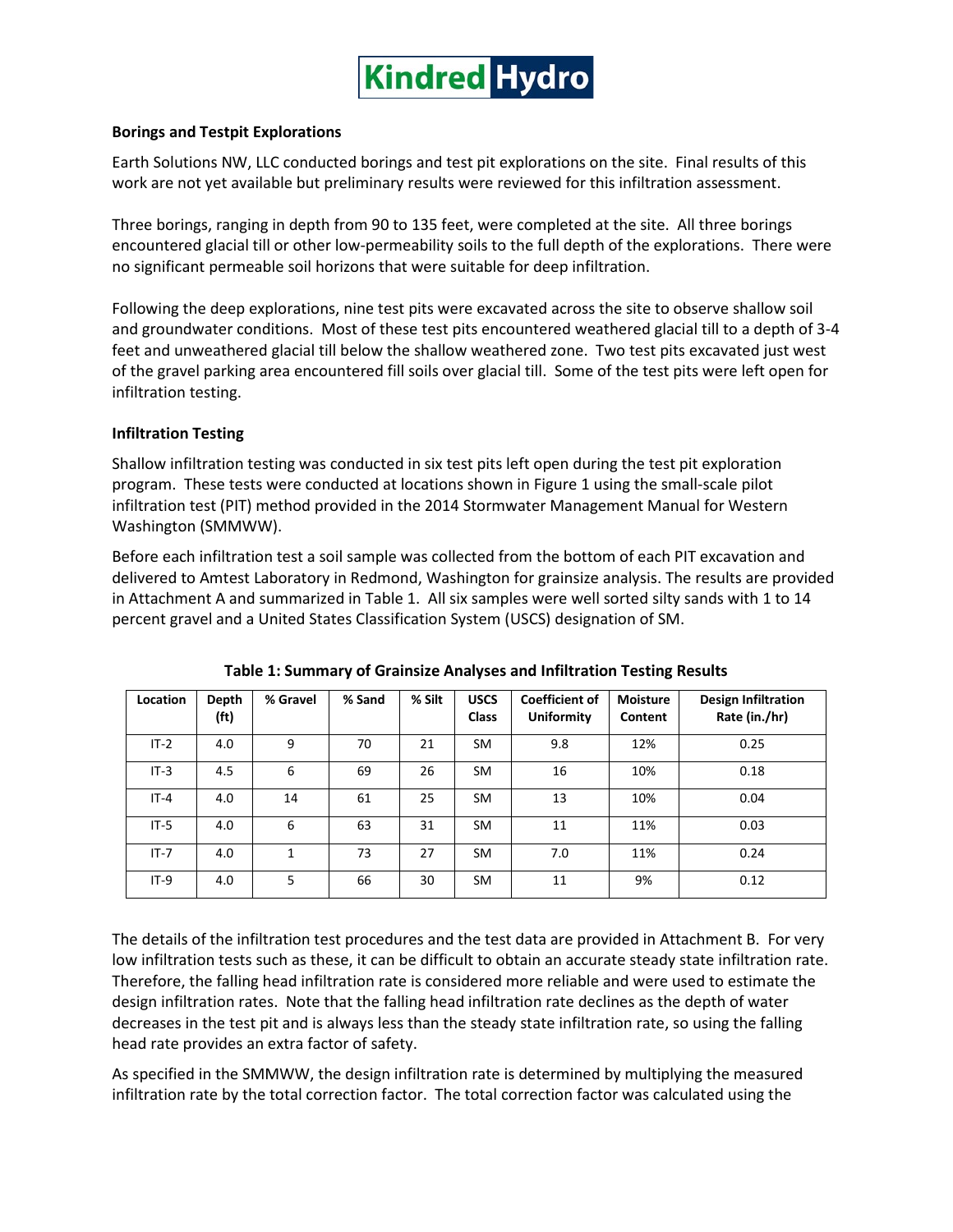

following correction factors:

- Site variability and number of locations tested  $(Cf_v) = 0.9$  (Ecology recommends 0.33-1.0)
- Test Method  $(Cf_t) = 0.5$  (Small-Scale PIT)
- Degree of influent control to prevent siltation and bio-buildup ( $Cf_m$ ) = 0.9

The total correction factor (CF<sub>t</sub>) = CF<sub>v</sub> x CF<sub>t</sub> x CF<sub>m</sub> = 0.4. The design infiltration rates for each test are summarized in Table 1.

## **Recommendations**

Two of the three infiltration tests in the southern portion of the site (IT-4 and IT-5) provided significantly lower design infiltration rates (0.03 to 0.04 inches/hour) than the remaining test locations, which provided design infiltration rates ranging from 0.12 to 0.25 inches/hour. These lower test results may be associated with the wetland located in the southern portion of the site. Excluding IT-4 and IT-5, the average design infiltration rate is 0.2 inches/hour. For evaluation of dispersed infiltration facilities outside of the southern portion of the site, I recommend using a design rate of 0.2 inches/hour. For the southern portion of the site, I recommend using a design rate of 0.04 inches/hour.

A design rate of 0.2 inches per hour is sufficient for permeable pavement as long as the permeable pavement section is flat or designed with internal check dams to create storage during large storms. This infiltration design rate may be sufficient for infiltration trenches and bioretention swales underlain by a sufficient reservoir of clean crushed drain rock. These facilities should be equipped with overflow pipes to ensure excess water can be conveyed downstream.

Dispersed infiltration in small facilities has been effective at sites underlain by glacial till. During wet periods, when the ground is most saturated, infiltrating stormwater has an opportunity to spread horizontally before infiltrating. Large infiltration facilities provide less opportunity for horizontal spreading and can be less effective in till soils during wet periods. For this reason, we recommend reliance on small dispersed infiltration facilities rather than large centralized infiltration facilities.

Once locations of infiltration facilities have been identified, additional infiltration testing will be necessary to confirm the design infiltration rate. In addition, groundwater mounding analysis may be necessary to evaluate the combined affect of multiple infiltration facilities across the site.

We recommend having Kindred Hydro, Inc. on site during construction to observe the following:

- The base of any excavation for infiltration BMP's: This inspection allows us to confirm that the soils and groundwater conditions are consistent with our expectations and that the bottom of the excavation is free of silt or other contamination that might clog the facility.
- Samples of any aggregate materials used in the construction of the BMPs to confirm that they meet specifications on the plans.
- Placement of materials during construction of the BMP's to ensure that they conform with the design drawings and specifications.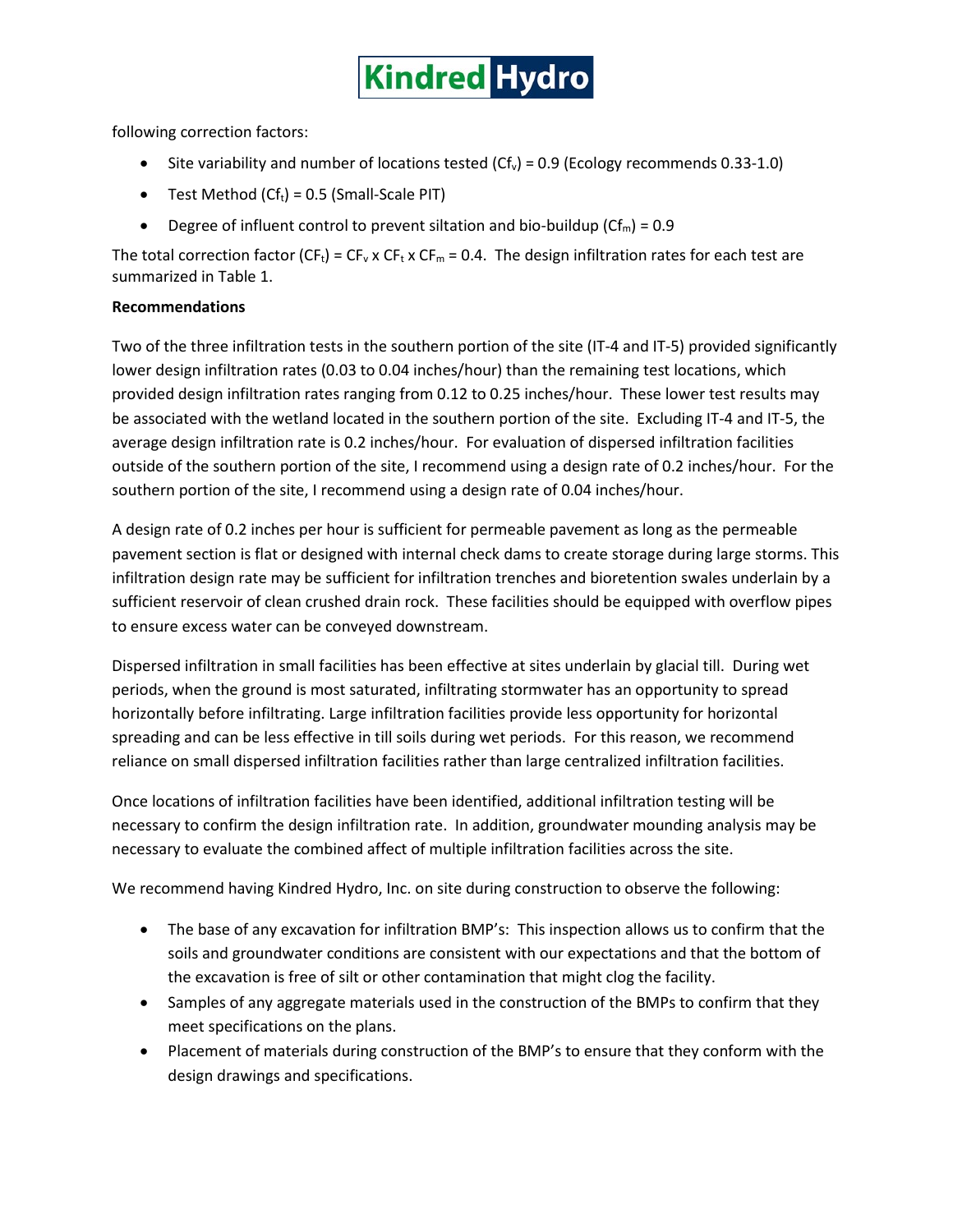

## **Limitations and Closure**

Work for this project was performed and this report prepared in accordance with generally accepted professional practices for the nature and conditions of work completed in the same or similar localities, at the time the work was performed. It is intended for the exclusive use of Westcott Holding, Inc. for specific application to the referenced matter. No other warranty, expressed or implied, is made.

If you have any questions or concerns, please contact the undersigned.

Sincerely,

J. Scott Kindred, PE President Kindred Hydro, Inc. Date: September 22, 2020

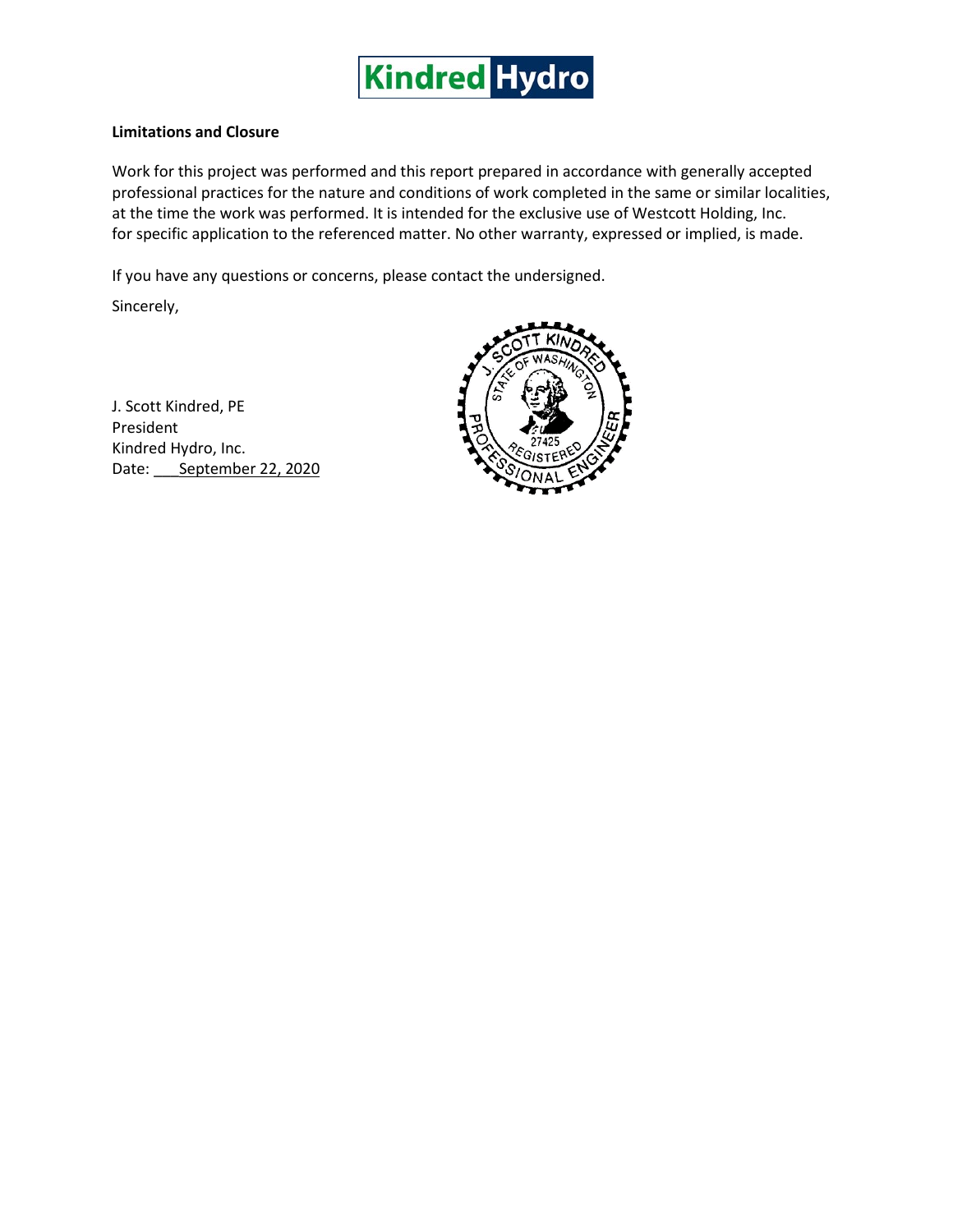# **Kindred Hydro**



**Figure 1: Aerial Photograph of the Site and Infiltration Test Locations**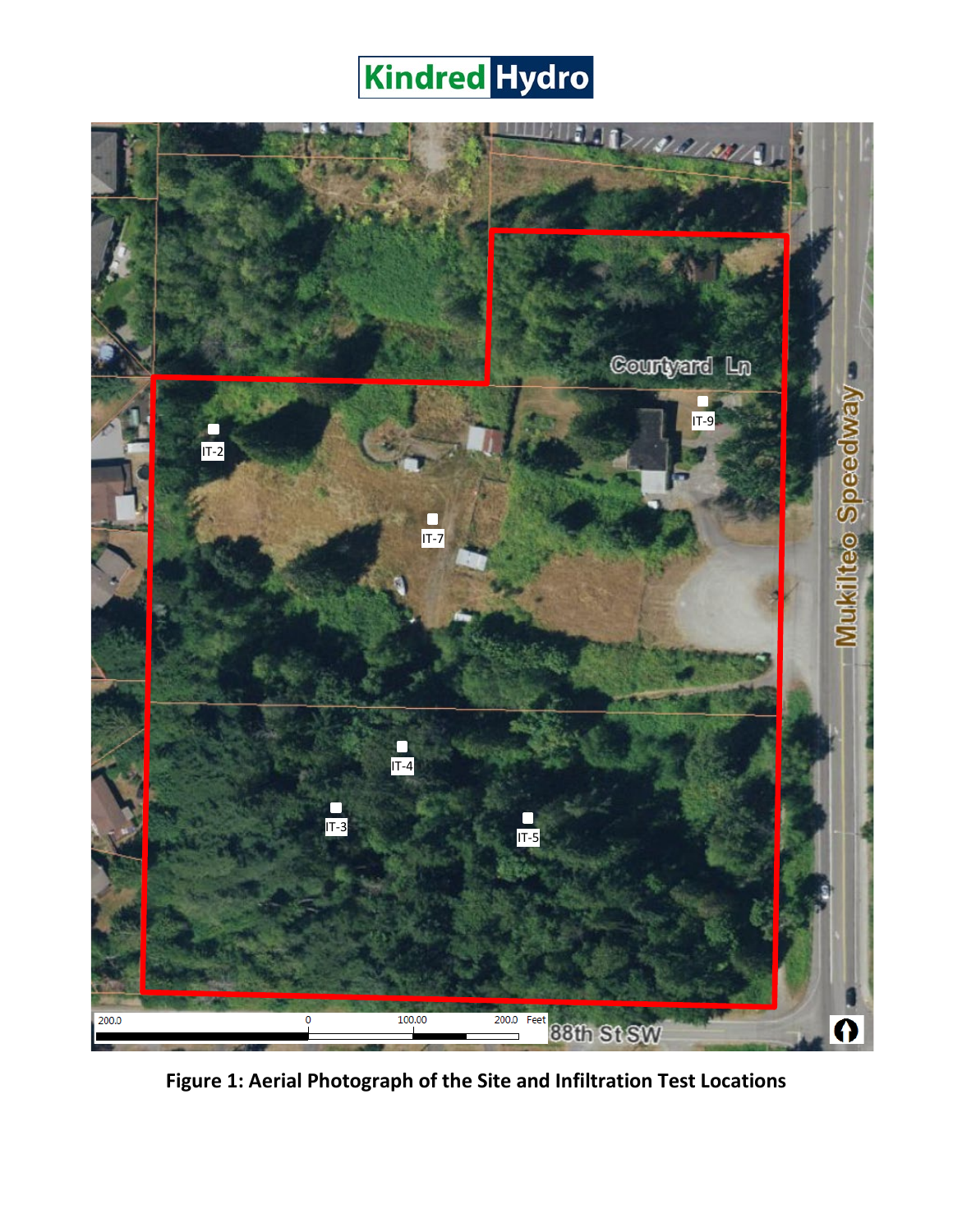

# **Attachment A:**

# **Grain Size Distribution Results**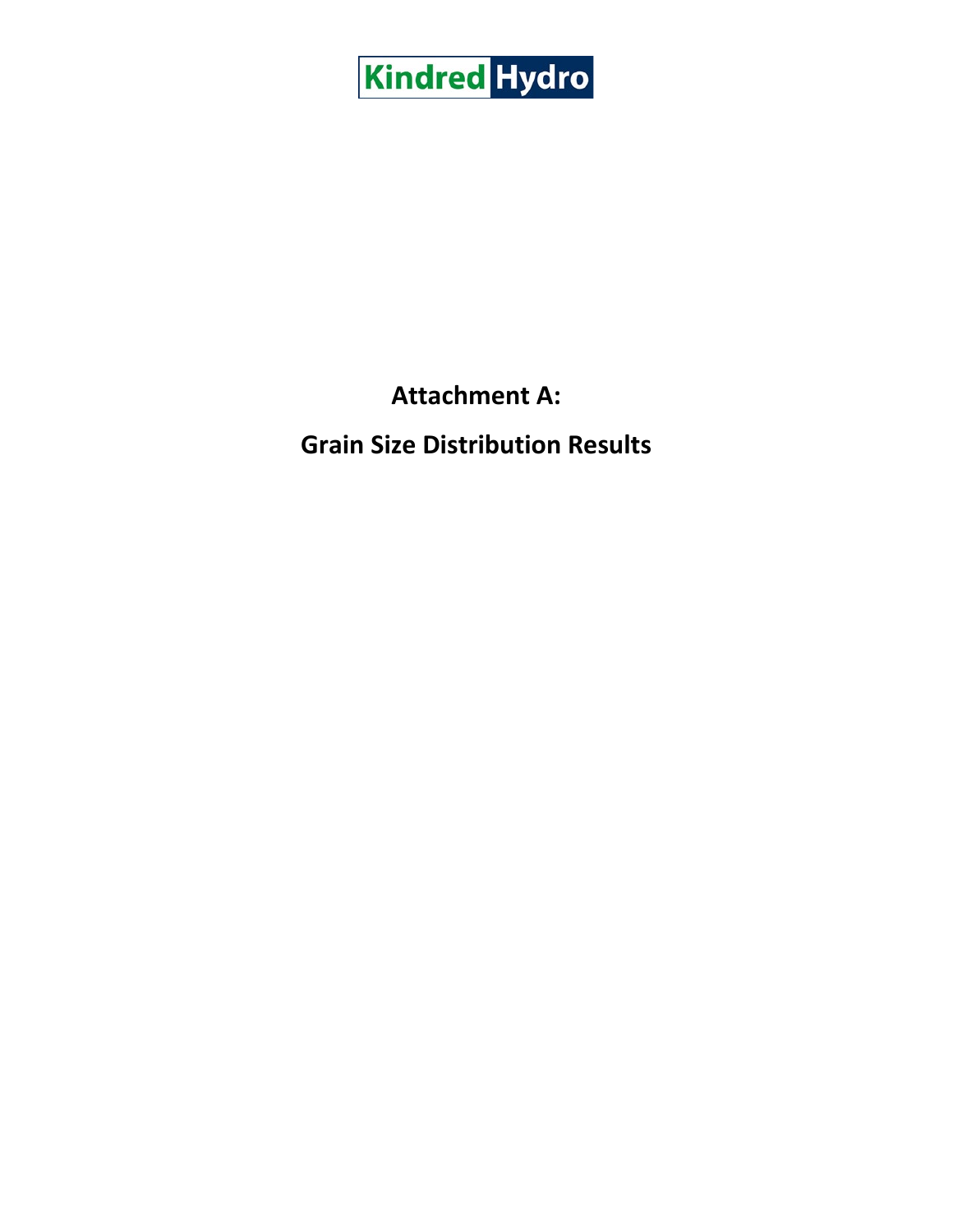

# **Attachment B:**

# **Infiltration Testing Procedures and Results**